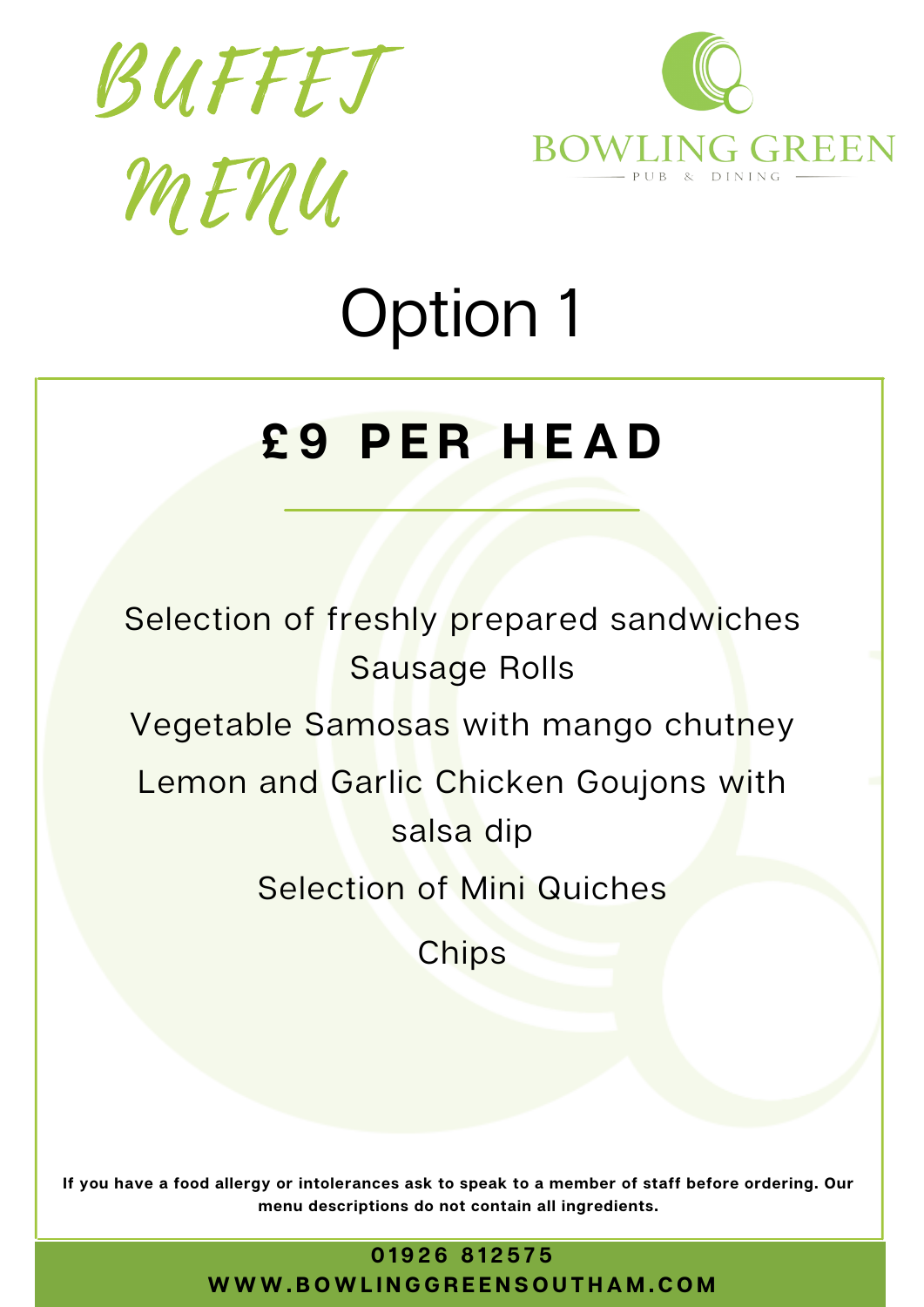



## **£ 11. 9 5 P E R H E A D**

Hot Buffet Menu

Choice of two freshly prepared homemade dishes:

Meat Lasagne Chicken or Vegetable Curry Meat Chilli Sweet and Sour Chicken

Served with: Chips / Rice / Garlic Bread / Mixed Salad

If you have a food allergy or intolerances ask to speak to a member of staff before ordering. Our **menu descriptions do not contain all ingredients.**

> **0 1 9 2 6 8 1 2 5 7 5** WWW.BOWLINGGREENSOUTHAM.COM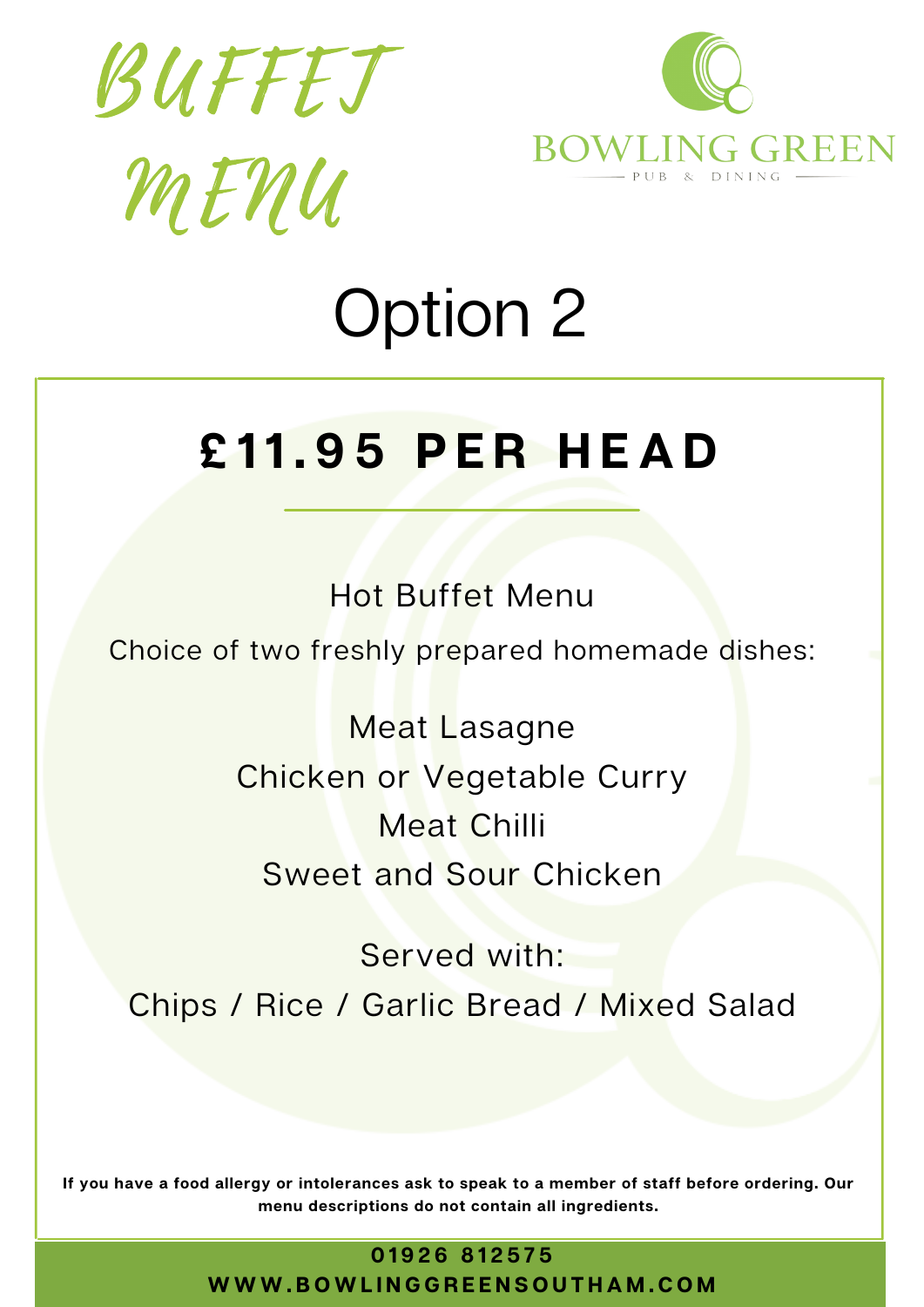



#### **£ 1 3 . 0 0 P E R H E A D**

Selection of freshly prepared sandwiches Pesto Pasta Salad Mixed Leaf Caesar Salad New Potato and Chive Salad Chilli Honey Glazed Pork Sausages Sausage Rolls Vegetable Samosas Lemon Garlic Chicken Strips & Garlic Mayo Slices of Margherita Pizza **Chips** 

If you have a food allergy or intolerances ask to speak to a member of staff before ordering. Our **menu descriptions do not contain all ingredients.**

**0 1 9 2 6 8 1 2 5 7 5**

#### WWW.BOWLINGGREENSOUTHAM.COM